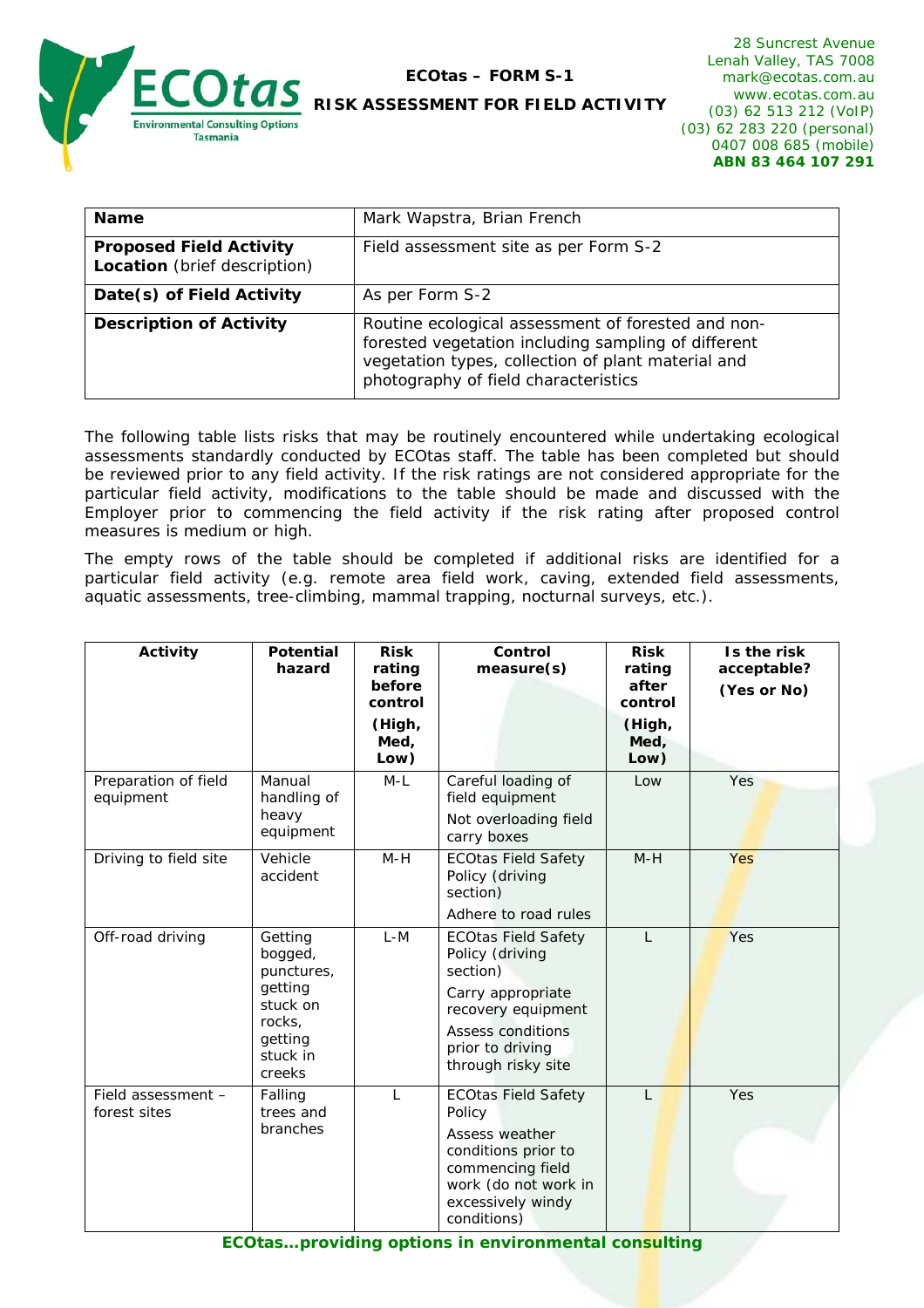| <b>Activity</b>                 | <b>Potential</b><br>hazard    | <b>Risk</b><br>rating<br>before<br>control<br>(High,<br>Med,<br>Low) | Control<br>measure(s)                                                                                                                                                                                                            | <b>Risk</b><br>rating<br>after<br>control<br>(High,<br>Med,<br>Low) | Is the risk<br>acceptable?<br>(Yes or No) |
|---------------------------------|-------------------------------|----------------------------------------------------------------------|----------------------------------------------------------------------------------------------------------------------------------------------------------------------------------------------------------------------------------|---------------------------------------------------------------------|-------------------------------------------|
|                                 |                               |                                                                      | Assess conditions at<br>time of assessment<br>(cease if deemed<br>unsafe because of<br>local conditions)                                                                                                                         |                                                                     |                                           |
|                                 |                               |                                                                      | Personal protective<br>equipment (hard<br>hat)<br><b>Field alertness</b><br>Field first aid kit                                                                                                                                  |                                                                     |                                           |
| Field assessment -<br>all sites | Slips and<br>falls            | $M-L$                                                                | <b>ECOtas Field Safety</b><br>Policy<br>Assess conditions at<br>time of assessment<br>(cease if deemed<br>unsafe because of<br>local conditions e.g.<br>cliffs, steep rocky<br>ground)<br>Field alertness<br>Field first aid kit | L                                                                   | Yes                                       |
| Field assessment -<br>all sites | Snake bite                    | $\mathsf{L}$                                                         | Personal protective<br>equipment (sturdy<br>work boots, gaiters,<br>thick socks)<br><b>Field alertness</b><br>Field first aid kit                                                                                                | L                                                                   | Yes                                       |
| Field assessment -<br>all sites | Stinging<br>animals           | $L-M$                                                                | Personal protective<br>equipment (sturdy<br>work boots, gaiters,<br>thick socks)<br>Insect repellant<br><b>Field alertness</b><br>Field first aid kit<br>Field first aid kit                                                     | L                                                                   | Yes                                       |
| Field assessment -<br>all sites | Stock (e.g.<br>cattle)        | L                                                                    | Landowner liaison<br><b>Field alertness</b><br>Field first aid kit                                                                                                                                                               | L                                                                   | <b>Yes</b>                                |
| Field assessment -<br>all sites | Allergens<br>(e.g.<br>plants) | L                                                                    | Personal medication<br>(e.g. anti-<br>histamines)<br><b>Field alertness</b><br>Field first aid kit                                                                                                                               | L                                                                   | Yes                                       |
| Field assessment -<br>all sites | Plant stings                  | L                                                                    | Personal protective<br>equipment (sturdy<br>work boots, gaiters,<br>thick socks)<br><b>Field alertness</b><br>Field first aid kit                                                                                                | L                                                                   | <b>Yes</b>                                |
| Field assessment -<br>all sites | Dogs                          | L                                                                    | Landowner liaison<br><b>Field alertness</b><br>Field first aid kit                                                                                                                                                               | L                                                                   | Yes                                       |

*ECOtas…providing options in environmental consulting*